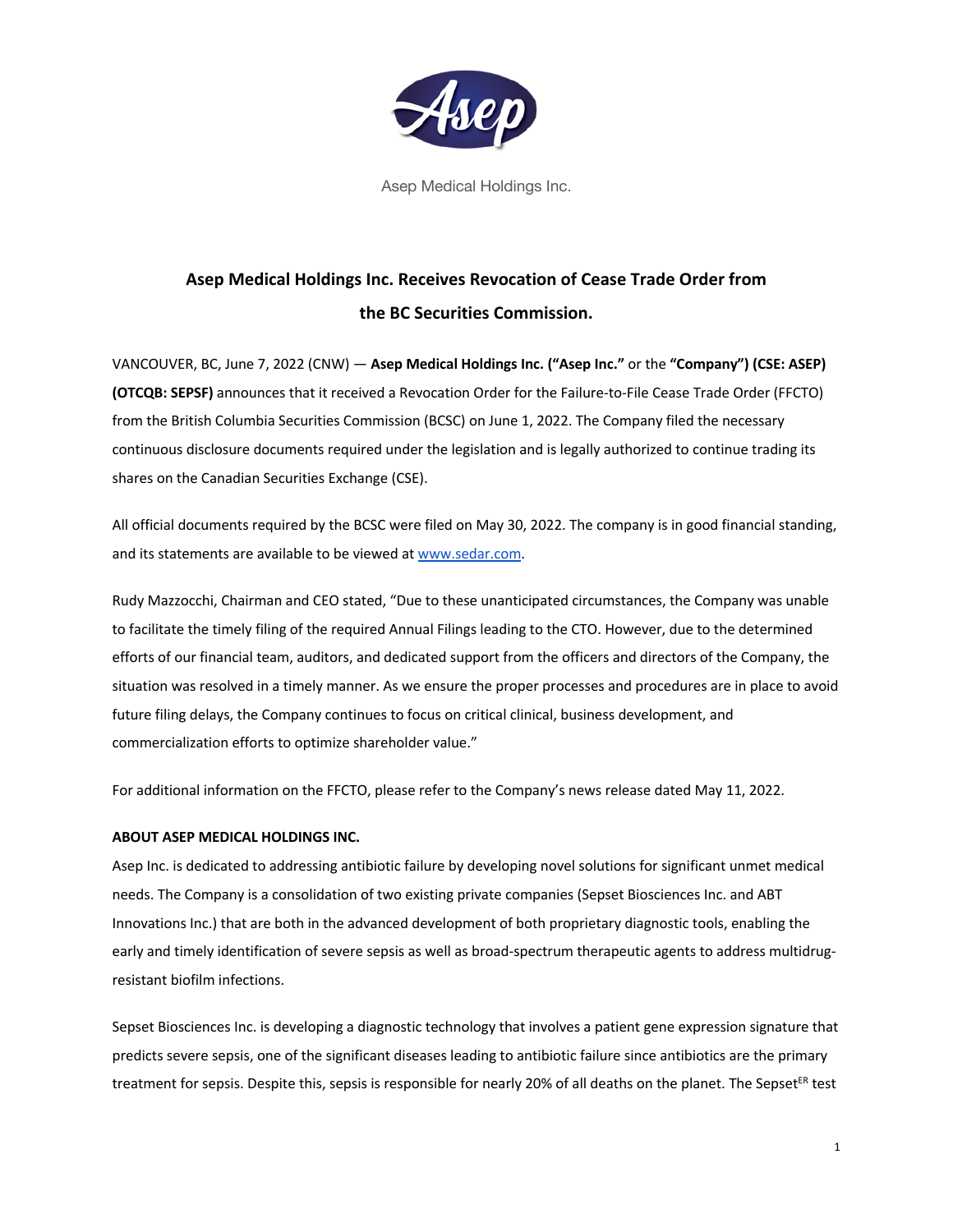

Asep Medical Holdings Inc.

is a blood-based gene expression assay that is straightforward to implement, and results are obtained in about an hour in the emergency room or intensive care unit. This proprietary diagnostic technology differs from current diagnostic tests in enabling diagnosis of severe sepsis within 1-2 hours of first clinical presentation (i.e., in the emergency room), while other diagnostics only provide diagnosis after 24-36 hours. Asep Inc. believes this will enable critical early decisions to be made by physicians regarding appropriate therapies and reduce overall morbidity and mortality due to sepsis.

ABT Innovations Inc.'s peptide technology covers a broad range of therapeutic applications, including bacterial biofilm infections (medical device infections, chronic infections, lung, bladder, wound, dental, skin, ear-nose and throat, sinusitis, orthopaedic, etc.), anti-inflammatories, anti-infective immune-modulators and vaccine adjuvants.

## **FOR MORE INFORMATION, PLEASE CONTACT —**

Rudy Mazzocchi, CEO ASEP Medical Holdings Inc. E. rudy@asepmedical.com T. +1 (321) 229-2014

## **NOTICE REGARDING FORWARD-LOOKING STATEMENTS**

All statements and disclosures, other than those of historical fact, which address activities, events, outcomes, results or developments that Asep Inc. anticipates or expects may or will occur in the future (in whole or in part) should be considered forward-looking statements. Forward-looking statements in this press release include that proper procedures and processes are in place to avoid future filing delays, that our products enable the early and timely identification of severe sepsis, that medical professionals will be able to detect severe sepsis more quickly with our products compared to other products, that early detection will reduce overall morbidity and mortality rates, and that our therapeutics cover a broad range of applications. Asep Inc. believes the material factors, expectations and assumptions reflected in the forward-looking statements are reasonable at this time, but no assurance can be given that these factors, expectations and assumptions will prove to be correct. The forwardlooking statements included in this news release are not guarantees of future performance. Such forward-looking statements involve known and unknown risks, uncertainties and other factors that may cause actual results or events to differ materially from those anticipated in such forward-looking statements including, without limitation: that our products and technology fails to work as expected or at all; that the intended benefits of our products are